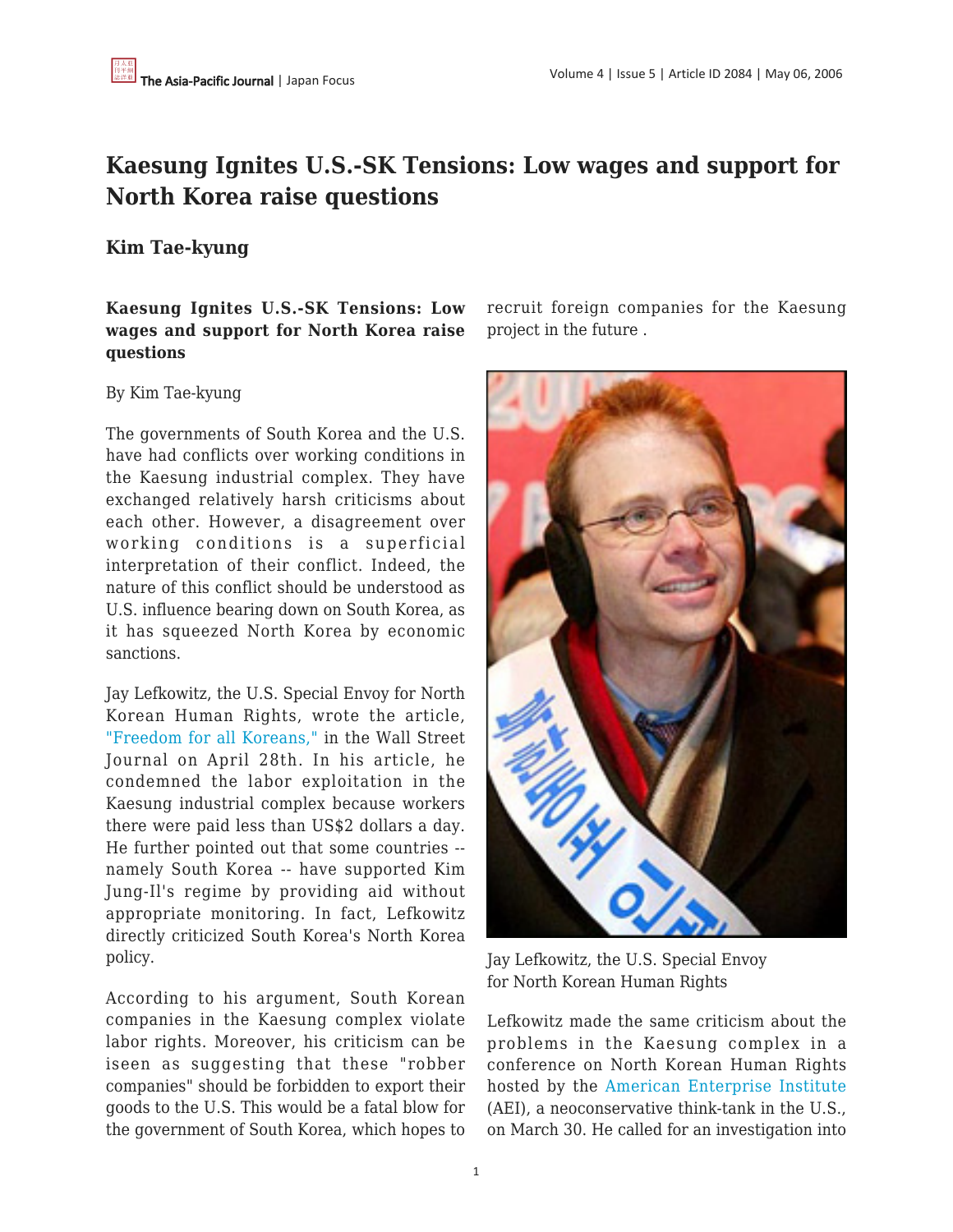the problems by the International Labor Organization (ILO) and for reporting the results to the United Nations. Indeed, he has repeatedly condemned the problems, and his remarks have been consistent over time.

According to an official in the Ministry of Unification in South Korea who asked to remain unidentified, Lefkowitz's article was biased and was a misinterpretation of reality. The official added that his remarks were "an unthinkable intervention" into the domestic affairs of South Korea.

Indeed, the monthly income of workers in the Kaesung complex is US\$50 dollars. It is much higher than the average income of other North Korean workers who earn only US\$3 dollars. Also, their total income and benefits are between US\$57.5 and \$75 dollars, including the \$7.5.dollars for social insurance. Compared to the minimum wages of workers in China and Hanoi, Vietnam - US\$75 and 55 dollars, respectively, the income level of workers in Kaesung is not low.

### **Lefkowitz attended a meeting with Bush and North Korean defectors**

South Korean government officials in the Ministry of Unification explained that Lefkowitz attempted to change the positive atmospheres in the U.S. towards the Kaesung industrial complex because he feared the possibility of U.S. cooperation after the management of the complex held introductory presentations in Washington D.C. and invited American businesspeople to Kaesung.

However, it is not convincing to interpret his remarks as personal. He could not have criticized the problems in Kaesung without the permission or countenance of President Bush.

On April 28 when Lefkowitz's article appeared in the Wall Street Journal, Bush invited and met with several people in the White House: Kim Han-mi and her family, North Korean defectors, Kim Sung-min, President of Freedom North Korea Broadcast, and Yokota Sakie, the mother of Yokota Megumi who was abducted by North Korea at the age of 13 in Niigata, Japan in 1977.

Bush said in the meeting that he could not believe a leader of a country ordered the kidnapping, referring to Kim Jung-il. He stressed that the president of the United States had obligations to the North Korean people to ensure their freedom and human rights.

When Kim Sung-min said that Christians must not tolerate Kim Jung-il, Bush welcomed his remarks as a "strong message."

Lefkowitz attended this meeting, together with Kato Ryozo, Ambassador of Japan to the U.S. Kato's attendance indicates the strong interest of Japan in the abductee problems and North Korean human rights.



U.S. President George W. Bush meets with Sakie Yokota,

the mother of abductee Megumi Yokota and family of Kim Han-mi, North Korean defectors

#### **Can South Korea continue to resist against U.S. policy?**

Evidence suggests that Lefkowitz's remarks were not merely caused by his nervousness towards the conciliatory mood.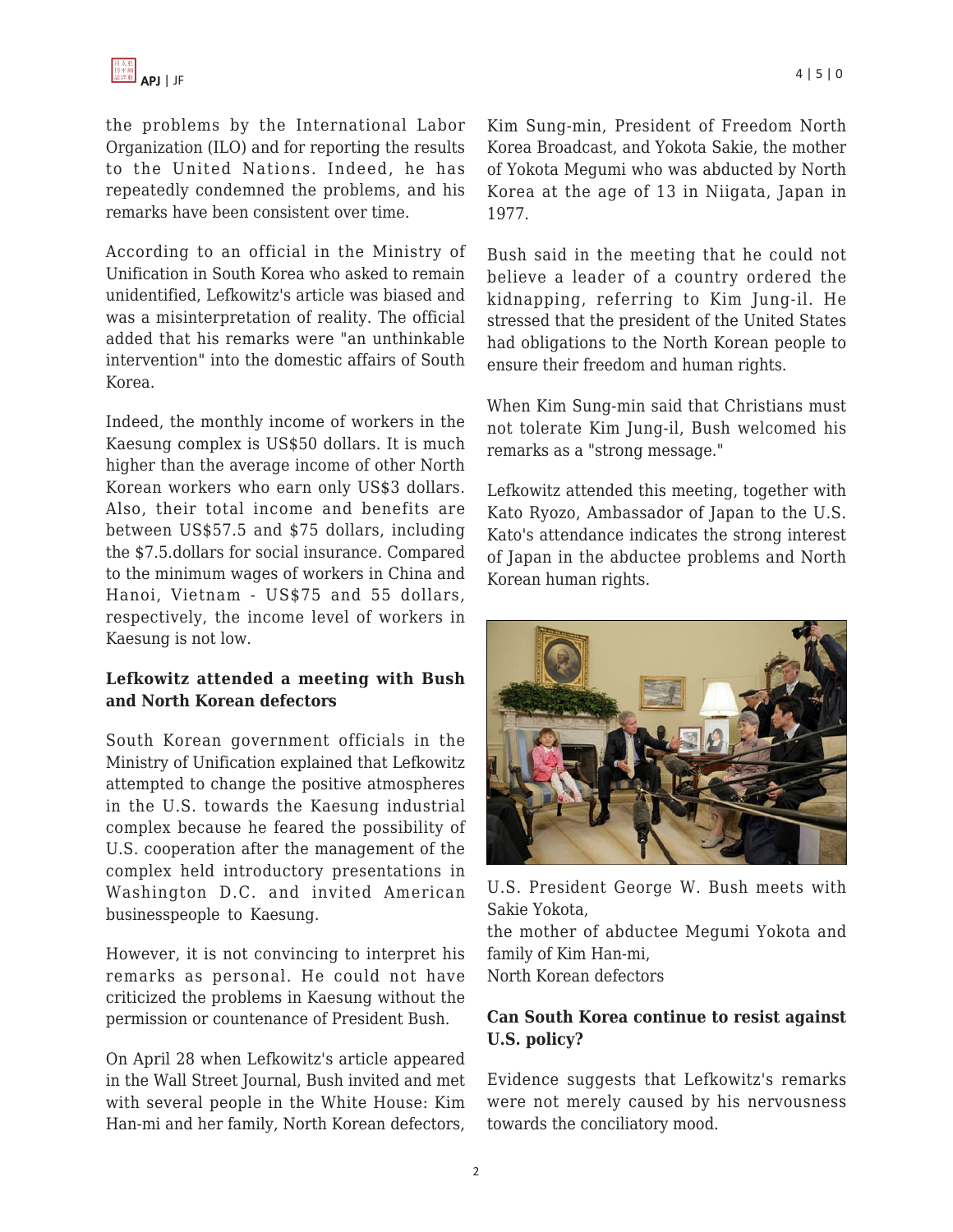The government of South Korea understands the Kaesung project as the symbol of the cooperation and friendship of the two Koreas, as well as an important method to attract North Korea away from getting more dependent on China. The U.S., on the contrary, sees this project as the way to provide cash to the North and therefore to prolong Kim Jung-il's regime, which could, otherwise, easily collapse.

Therefore, the persistent and planned criticisms of Lefkowitz, a core member in the Bush administration, must be understood as an attempt to put direct pressure on South Korea. The government of South Korea is actively preparing to implement the Korea-U.S. Free Trade Agreement (FTA) in spite of objections inside Korea. The government wants goods produced in the Kaesung complex to be approved as "made in Korea." However, this hope cannot be realized at this moment.

In fact, the government of South Korea recently accepted many demands from the U.S. including the acknowledgement of the strategic flexibility of U.S. Forces in Korea and participation in the U.S. led- Proliferation Security Initiative (PSI). The issues concerning the Kaesung complex are the only conflicts that the two countries currently confront. With this regard, it is doubtful that South Korea could continue to maintain its initial position in the issues of Kaesung. Indeed, the government of South Korea finally accepted the U.S. proposal for the strategic flexibility of the U.S. Forces, although it had previously disagreed with it.

According to the Kyunghyang Newspaper in Korea on March 28, Song Min-soon, South Korea's Blue House chief secretary for foreign and security policy, suggested a grace period of at least six months to North Korea when he visited the U.S. at the end of last February. The newspaper reported that Song suggested to the U.S. that the government of South Korea would cooperate with the U.S. hard-line policy towards North Korea if the North did not take a reliable action in the six-party talks held during the grace period.

The government of South Korea denied this report. However, the government persuaded North Korea to solve the problems of 486 abductees while promising economic support for it in the 18th cabinet-level talks ending on April 24. The abductee problems are, indeed, closely related to the North Korean human rights issues raised by the U.S.

## **No effect of sanctions against North Korea without the cooperation of China**

However, there is a more fundamental issue. Even if South Korea collaborates with the U.S. in squeezing North Korea, the expected effects would be futile without the cooperative action of China.

President Bush requested China to exercise pressure on North Korea during the summit meeting between the U.S. and China on April 21. However, China's President Hu Jintao refused this suggestion by commenting that the participant countries in the six-party talks should be more flexible to each other.

Hwang Jang-yop, a former chief secretary to the Workers' Party of North Korea and a defector, said in his public speech on Jan. 10 that the only solution for the problems of North Korea was to cut the alliance between the North and China. According to him, Kim Jung-il maintains his confidence in foreign affairs based on China's support.

Meanwhile, Hu did not immediately return to China after his trip to the U.S. He visited Saudi Arabia on April 22 and went on to visit Morocco, Nigeria and Kenya. His consecutive visits were aimed at ensuring the import of energy and natural resources from these countries.

In fact, China accuses the U.S. of exercising a hostile policy towards it -- particularly by using